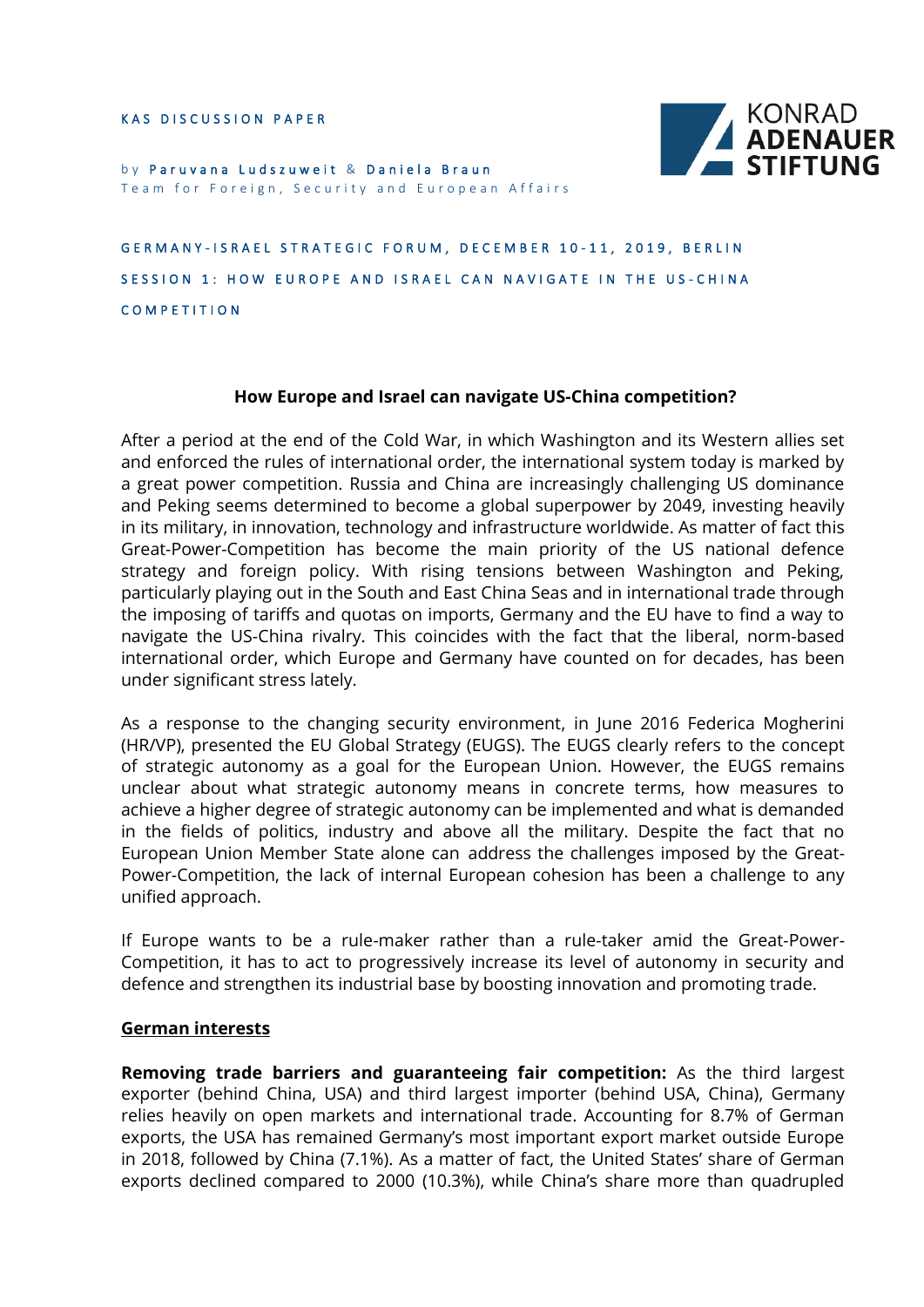

between 2000 (1.6%) and 2018.<sup>1</sup> The numbers clearly show that Germany can't afford to take sides in the US-China Trade War. Thus, a policy of multilateral, rules-based trade is in Germany's and Europe's vital interest.

**Freedom of navigation and open sea trade routes:** For Germany as an export nation, whose prosperity is highly dependent on open trade routes, open sea trade routes are of great importance. Thus, the increasing militarization of the South China Sea and the rising tensions in this region are of high concern. China's sweeping claims of sovereignty over the sea, its efforts to reclaim land by increasing islands and creating new ones and the construction of civil and military facilities, such as ports and airstrips on these islands (particularly in Spratly and Paracel) has increased tensions with its neighbors and the US. To uphold international law, and its economic and security interest in Asia-Pacific, the US is conducting Freedom of Navigation Operations (FONOPs) and has increased support for its Southeast Asian allies to challenge China's assertive territorial claims and to ensure freedom of navigation.

**Promoting good and stable relations with the UK:** The imminent Brexit will be a major challenge for Germany and the EU, since the economies are so closely interlinked with one another. Moreover, as one of the EU's biggest military contributor, the UK is a significant strategic and industrial partner in the area of European foreign, security and defence policy. Given these facts, Germany has a major interest in the UK exiting orderly and cooperating with UK as a close partner post-Brexit.

**Strengthening the Common Foreign and Security Policy:** With the rise of China, Washington has been shifting its security priorities towards Asia-Pacific for some time now. This means that, for Europe, which was profiting for over 70 years from the US defense umbrella, it has to devote greater resources and strategic vision in its own defense and security. In particular, the challenges on the Eastern flank of NATO and concerns raised by Southern European countries, which stem from conflicts and instability in the MENA region, have to be answered firmly by Europe. As part of the 2016 EUGS implementation, the EU launched a series of new initiatives to boost European defence cooperation, most notably through the establishment of the Permanent Structured Cooperation (PESCO), as well as the European Defence Fund (EDF) and the Coordinated Annual Review in Defence (CARD). These initiatives aim at developing and providing joint European defence capabilities and enhancing the operational readiness of armed forces. In contrast to the more ambitious and exclusive French proposals, Germany has been pushing an inclusive and integrative approach to defence cooperation within the European Union. Moreover, Germany has repeatedly underlined the fact, that these efforts aim to strengthen the European pillar within NATO and should by no means undermine the transatlantic alliance.

-

<sup>1</sup>Federal Ministry for Economic Affairs and Energy: Facts about German foreign trade, pp. 1 -2 (September 2019), URL: [https://www.bmwi.de/Redaktion/EN/Publikationen/facts-about-german-foreign-trade.pdf?\\_\\_blob=publicationFile&v=7](https://www.bmwi.de/Redaktion/EN/Publikationen/facts-about-german-foreign-trade.pdf?__blob=publicationFile&v=7) (Access on 12.12.2019).